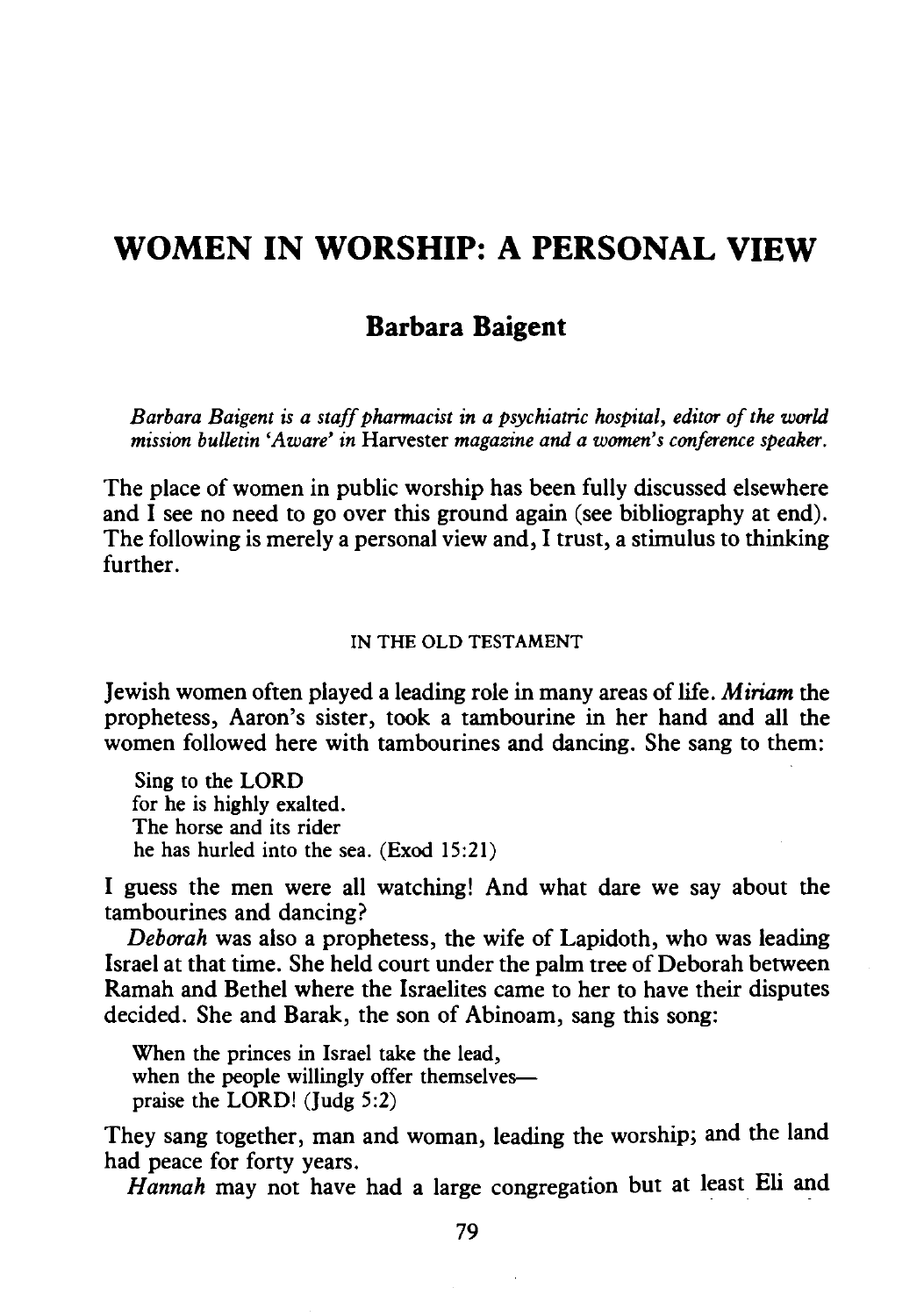Elkanah were with her and her child Samuel when she gave thanks to the Lord. Three men lived to record a woman's magnificent worship prayer!

My heart rejoices in the LORD; in the LORD my horn is lifted high. My mouth boasts over my enemies, for I delight in your deliverance. There is no-one holy like the LORD; there is no-one besides you; there is no Rock like our God.  $(1 \text{ Sam } 2: 1-2)$ 

### GREEK AND ROMAN INFLUENCE

It was the influence of the Greek and Roman world that was to colour the thinking in the New Testament era. Josephus, a Jewish historian who was a contemporary of Paul, wrote that 'the woman is inferior to the man in every way'. Women were seen as less intelligent than men, as playthings and incapable of learning. They could attend worship at the synagogue, but it was not required of them.

It is against this background that we consider the ministry of Jesus in Luke's Gospel.

### IN LUKE'S GOSPEL

Luke seems to have had a special place for women, perhaps because he was a doctor. His gospel stresses the importance that Jesus gave to women. He lifted them up and gave them a place in life, restoring the traditional Jewish view that women should be respected. To Jesus they were not empty-handed sex symbols, merely created to bear children and reward male desire. Jesus allowed women to minister to him, listen to him, discuss theology with him, be last at the cross and first at the tomb, and he entrusted a woman to evangelize her village (John 4).

Luke gives us three examples of women in worship. *Mary,* the mother of Jesus, composing that wonderful 'Magnificat' which both men and women down the centuries have used in their own worship.

My soul praises the Lord and my spirit rejoices in God my Saviour, for he has been mindful of the humble state of his servant. From now on all generations will call me blessed, for the Mighty One has done great things for meholy in his name. (Luke 1:46-49)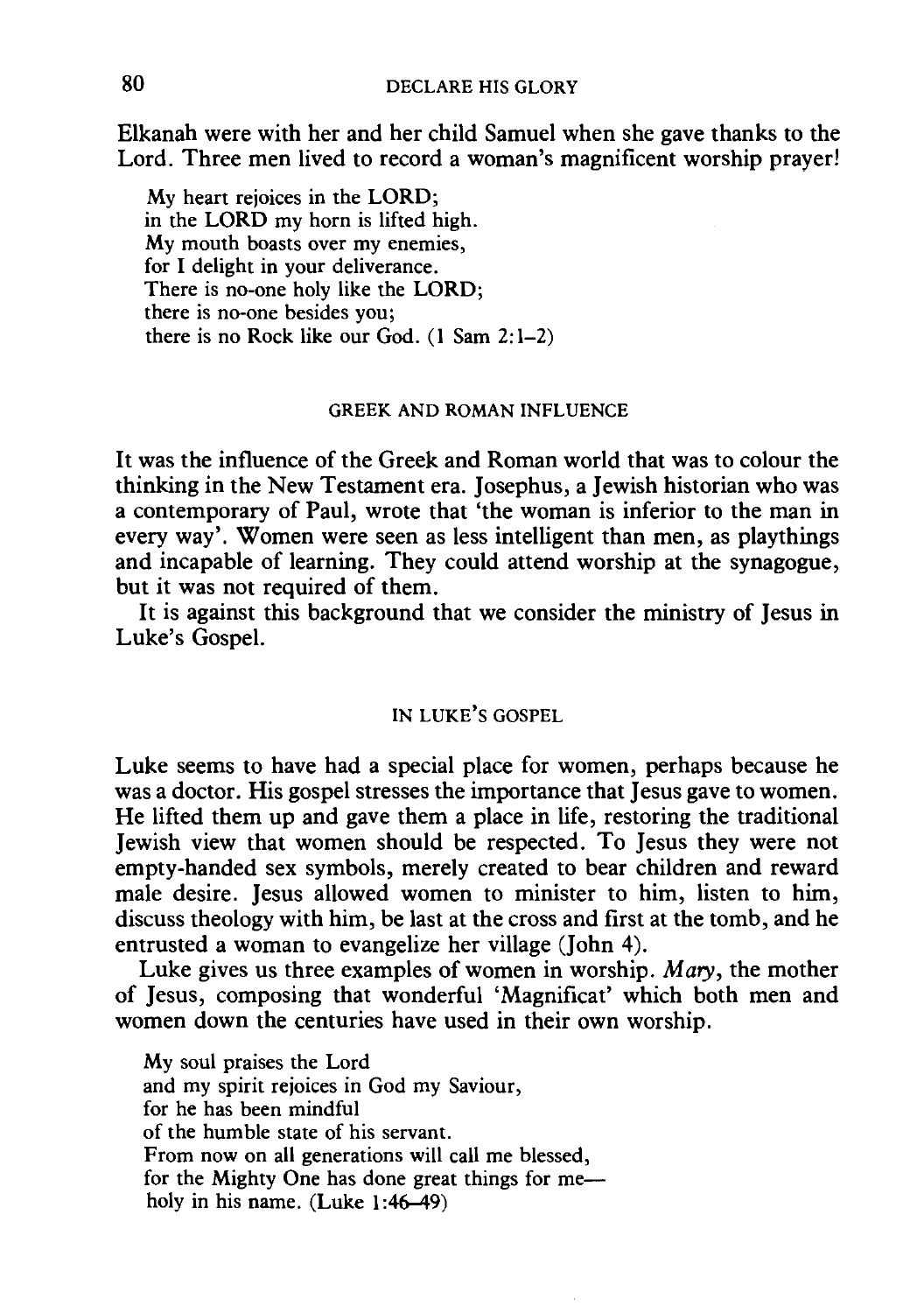*Anna,* also a prophetess, 'never left the temple but worshipped night and day, fasting and praying'. She 'gave thanks to God and spoke about the child to all who were looking forward to the redemption of Jerusalem'. (Luke 2:37-38.) A women, openly and publicly speaking in the temple of God!

The third example from Luke is the woman in one of the synagogues who had been crippled by a spirit for eighteen years. She was bent over and could not straighten up at all. When Jesus saw her he called her forward, saying, 'Woman, you are set free from your infirmity.' Then he put his hands on her and immediately she straightened up and praised God. In front of everyone, in the synagogue! I wonder if this was also a symbolic healing and that Jesus says to all women, 'You are set free . . . to praise'? *Worship must sometimes be the spontaneous outburst of a person set free.* It cannot be bottled up but must be expressed. I have called this 'worship and response'. Worship can also be linked with creativity and with service.

#### WORSHIP AND RESPONSE

Mary worshipped God when she said to the angel Gabriel, 'I am the Lord's servant, may it be to me as you have said.' The ultimate in submission and an act of adoration.

Luke tells also of a woman who had led a sinful life who brought an alabaster jar of perfume to the Lord. As she stood behind him at his feet weeping, she began to wet his feet with her tears. Then she wiped them with her hair, kissed them and poured perfume on them. Jesus said of her, 'her many sins have been forgiven for she loved much'. *Worship must sometimes be allowed to be the outward public expression of a sinner's love for Christ.* 

Mary of Magdala had only to say one word in her private worship in the Lord's real presence, 'Rabboni'. Through her tears she saw the Lord. *There must be room for response, often emotional, in worship.* 

### WORSHIP AND CREATIVITY

Creativity in worship can include a wide variety of subjects especially dear to women (though not exclusively so!).

### Artistic work

We can't all paint a ceiling in the Sistine Chapel but in some cathedrals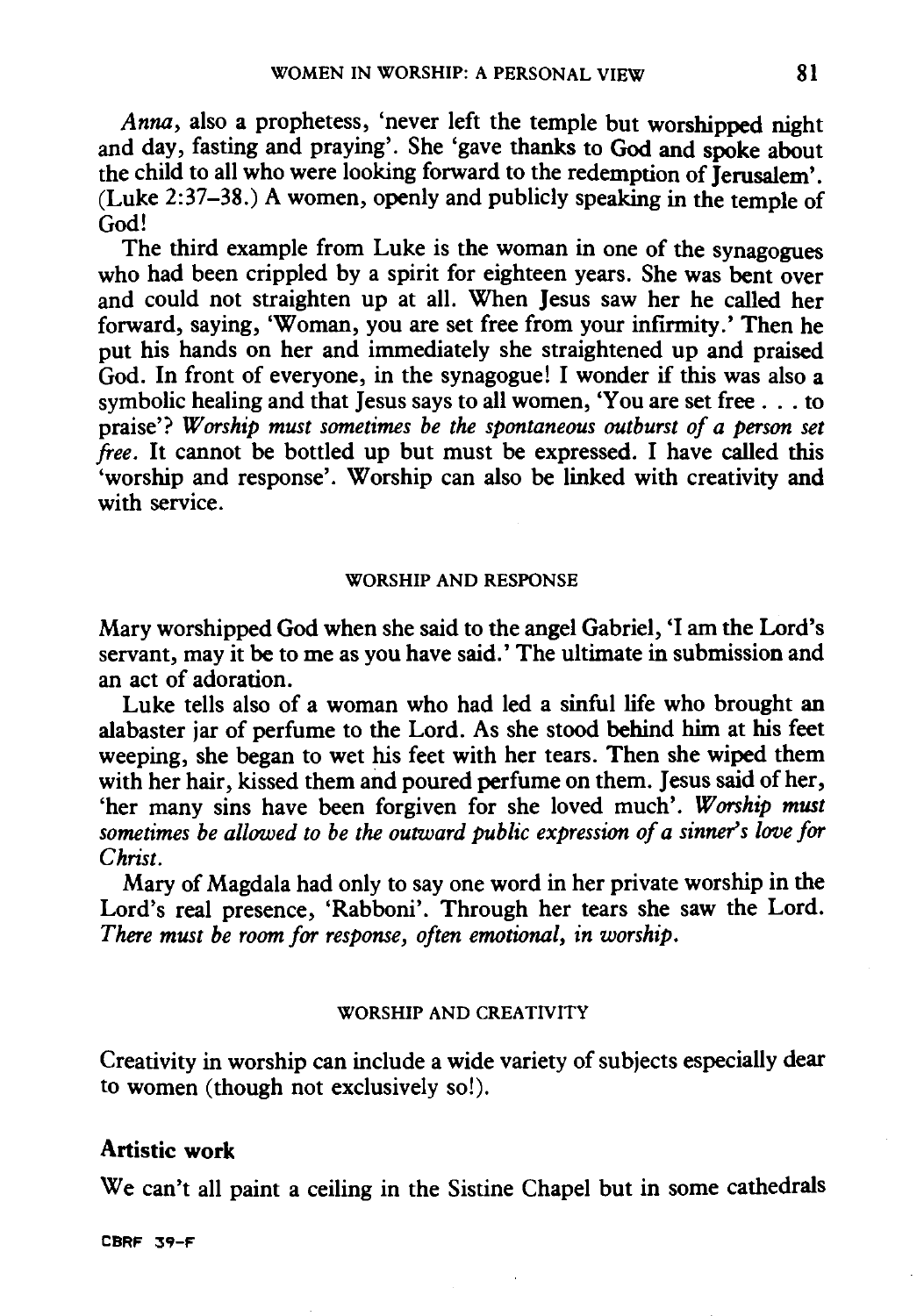each kneeler is worked in tapestry by women. Other churches have begun making banners which are then hung to the glory of God and used to draw worship from praising hearts.

# **Flowers**

By using her gift in artistic floral arrangements, a woman can present her worship to the Lord. (I don't mean to be sexist-we have a man who sometimes arranges flowers in our church-but I mean to demonstrate that women can also do this!)

# **Dance**

This frightens some people because they imagine the foxtrot or a disco! The dance in worship which has come to be most acceptable and helpful is that of the small group which moves in celebratory patterns before the Lord and before the people, just as a quartet may sing or a music group may play.

### **Music**

This is of great importance in worship, whether it be a single harmonium or a group of musicians with guitars, drums, flute, synthesizer and violin. How many churches realise that the pace of the organ leads the worship? The organist, who is often a woman, is actually responsible for the leading and the quality of the worship. Solo singing is another area where, if used sensitively and prayerfully, a woman (or man) may offer praise and worship.

### **Hymn writing**

Over the years when women were not allowed to be heard in church, congregations were lustily singing words of praise and worship written by women. Very often those women never dreamed that their words would become great hymns. Out of interest, I list 25 such hymns, to indicate something of our heritage.

| Father of mercies, in Thy word      |
|-------------------------------------|
| Lord of all hopefulness             |
| Come Holy Ghost, our hearts inspire |
| Our blest Redeemer, ere he breathed |
| Just as I am                        |
| Thou didst leave Thy throne         |
| Nearer my God to Thee               |

Anna Steele Ian Struther Harriet Auber Harriet Auber Charlotte Elliott Emily Elliott Sarah Adams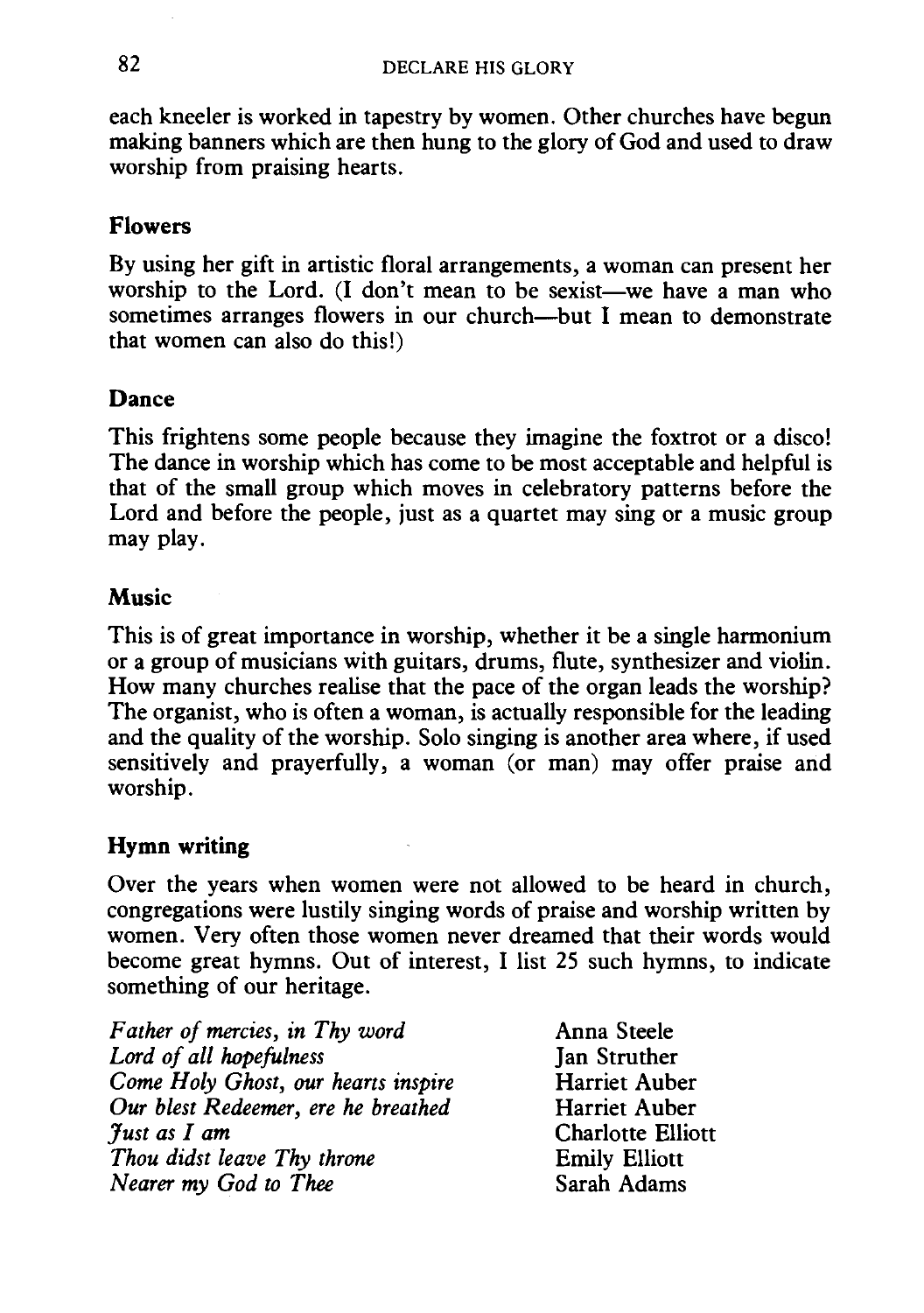0 *Saviour, I have naught to plead At the name of Jesus In heavenly love abiding I am not skilled to understand Once in royal David's city There is a green hill All things bright and beautiful Jesus calls us o'er the tumult Never further than Thy cross My God I thank Thee who has made None other Lamb, None other Name Take my life and let it be Lord, speak to me Thy life was given for me Thine for ever, God of love Still, still with Thee Father, hear the prayer we offer*  0 *perfect love* 

**Jane Crewdson** Caroline Noel Anna L Waring Dora Greenwell Mrs Alexander Mrs Alexander Mrs Alexander Mrs Alexander Elisabeth R Charles Madelaine Proctor Christina Rossetti Frances R Havergal Frances R Havergal Frances R Havergal Mary F Maud Harriet B Stowe Lotte M Willis Miss Blomfield (Mrs Gurney)

It is also extremely interesting to note that in *The Believer's Hymn Book*  76 hymns are written by women, and in *Hymns of Light and Love* 127 are by women. In each case, about 15% of the total.

We should add to this list Joyce Stunt, who wrote the following beautiful hymn:

What shall I render unto Him, Who died for me yet lives again, Who came to earth and suffered here, Such weariness and woe and pain?

What shall I render unto Him, Whose love was strong enough to bear My griefs and sorrows and my sin, My punishment and load of care?

What shall I render unto Him, Who fills my heart with happiness, Who gives me joy and hope and peace, And clothes me with His righteousness?

All things are His; I have no wealth; I am not strong; I have no fame; But He is great, and all on earth Shall one day bow to His great Name.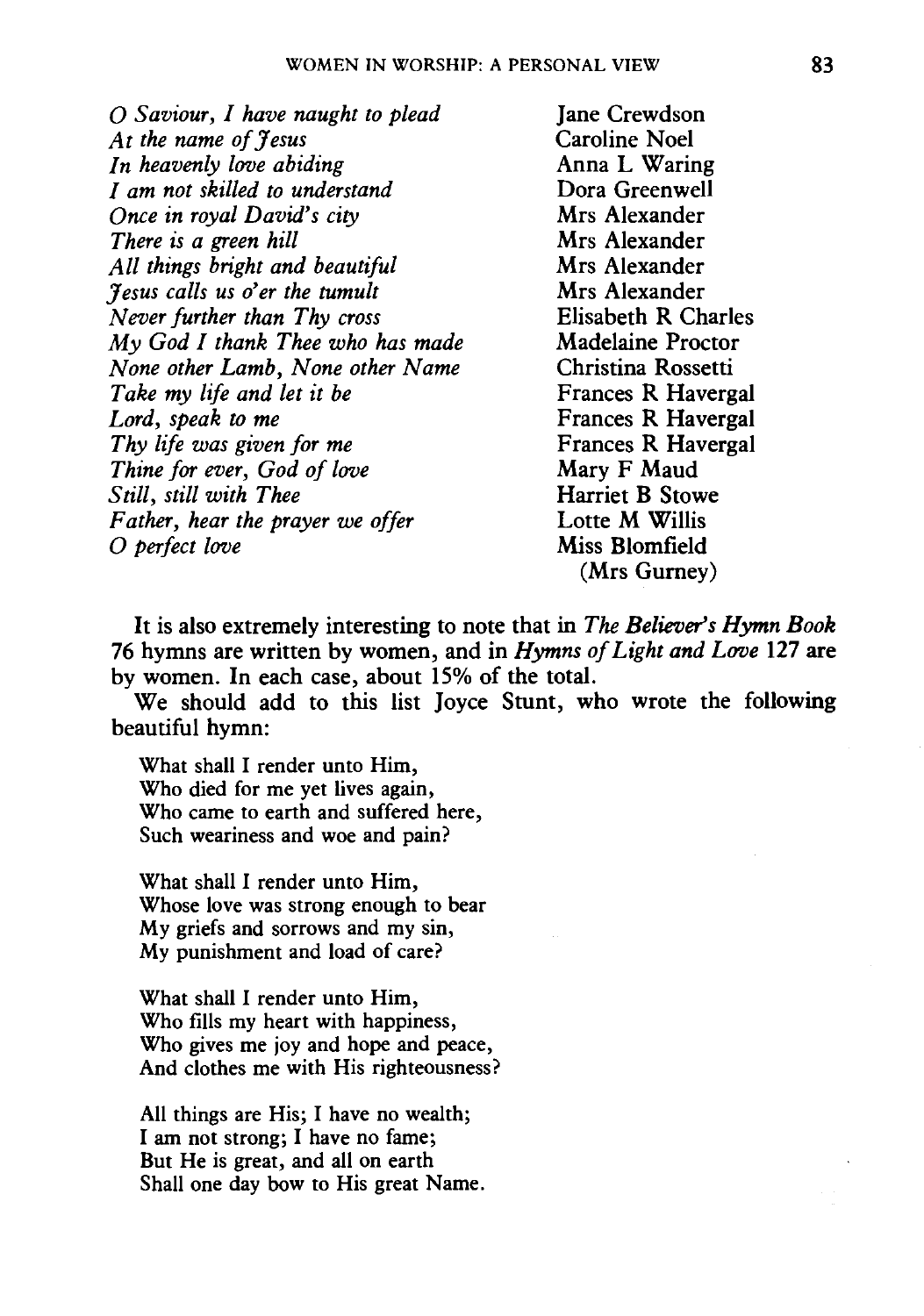What would'st Thou have of me, 0 Lord? There is naught else that I can bring, Save my own self and all I have; Accept, I pray, my offering.

#### WORSHIP AND SERVICE

The following is not an exhaustive list of women who worshipped God by serving him, for, of course, that would include all committed Christian women. But I seek to show that a number of women have by their service and/or their writings come into the public eye and have thereby prompted others, many of them men, to worship and serve God.

Such a list includes the mystics like Teresa of Avila and Julian of Norwich; but more recently Amy Carmichael, Gladys Aylward, Evelyn Underwood, Catherine Booth, Dorothy Sayers, Rita Snowden, Corri Ten Boom, Mother Teresa, Elisabeth Elliott, Joni Eareckson, Edith Schaeffer, Helen Roseveare, and Catherine Marshall.

A reflection on their life and work will show that women are capable of deep worship and of its expression; that women have much to give both to God and to the church; and with our missionary force of women today we recognize that women too can 'declare his glory among the nations'.

#### WORSHIP TODAY

I would venture to suggest that in the past in Britain, in churches of all denominations, women have been allowed to worship *privately* in any way they wished but that *publicly* they have been restricted to *led* worship rather than *open* worship where they could take part audibly; to *liturgical*  worship in the sense that they could only join in the singing of hymns rather than *spontaneously* ask for a song; and to *silent* worship during the prayers, rather than *vocal.* 

The exception was, of course, the women's meeting, at which a woman could lead the public worship spontaneously and vocally since there were no men present.

In recent years, it has been accepted almost totally by the Christian world that whenever there is a period of open worship, open discussion or open prayer, a woman has as much right to pray, read a scripture or choose a hymn as has a man. This is backed up by such verses as 'There is neither . . . male nor female, for you are all one in Christ Jesus' (Gal 3:28) and 'Your sons and your daughters will prophesy . . . Even on my servants, both men and women, I will pour out my Spirit ...' (Acts  $2:17f$ ).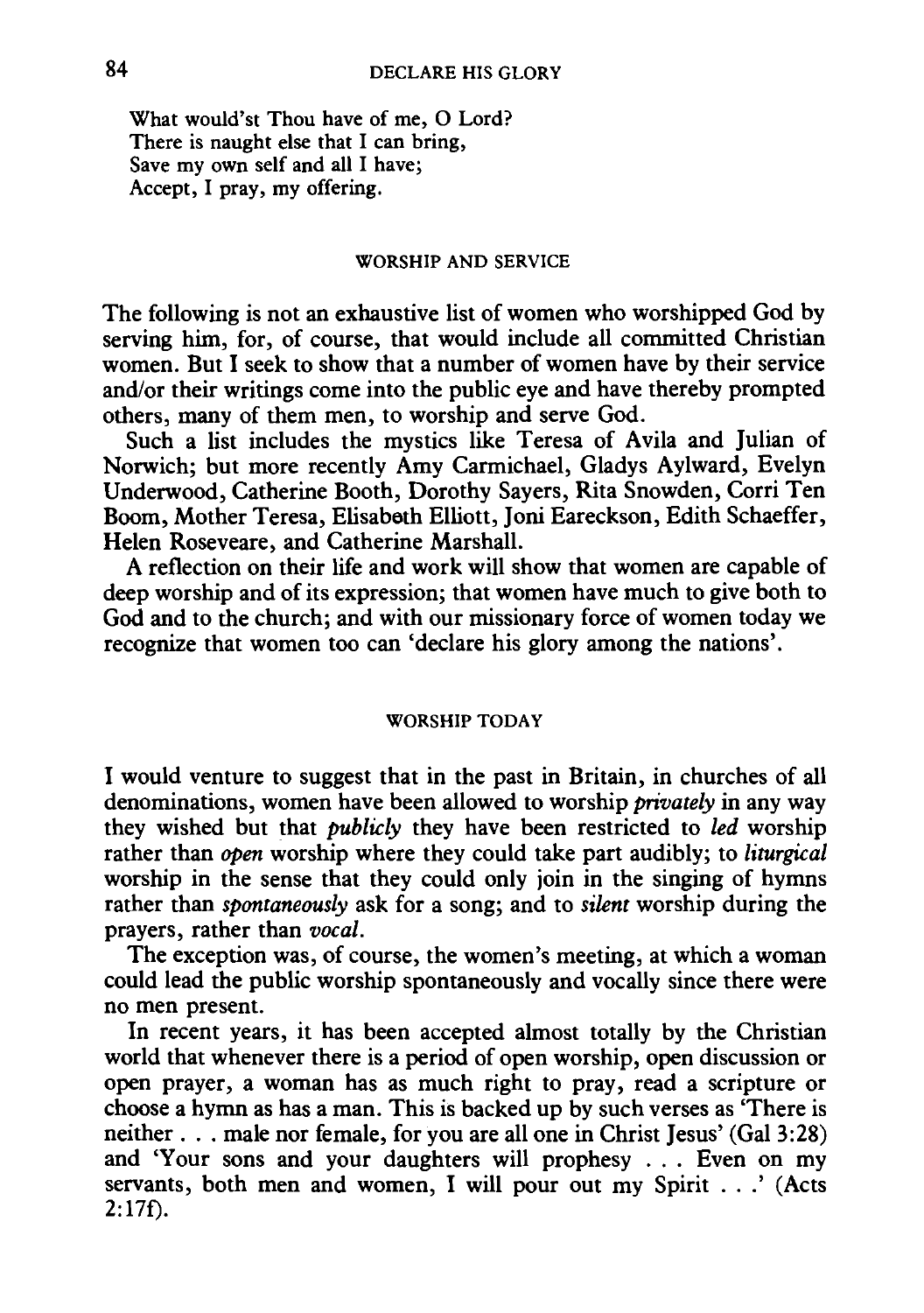This has caused little problem in a church where most of the worship is led from the front by a priest, vicar, or minister. In that setting, everyone (both men and women) has to keep silent during the moments when worship is being led.

The problem arises in the Christian Brethren setting where after many years of agonising over it, it is decided that women can take part in discussional Bible study or housegroups and that they can pray in the prayer meeting. What happens about the 'morning meeting', the 'breaking of bread', the 'worship meeting'? The one basis of Brethrenism was always the priesthood of all believers, but in practice, of course, it meant all *male* believers.

If worship is not led by one man and is non-liturgical, it must be open to both men and women to participate, otherwise the women feel like second class citizens in the kingdom of heaven. If the elders decide that a woman should not teach or lead the worship, surely they will not deprive the church of 60% of its gift in worship. A woman's share in the vocal public worship enriches the Body of Christ and complements the man's contribution.

Surely worship is a child saying *'Father, I love you';* or a loved one telling her Lord that *'He is everything'* to her; or a grateful heart saying, *'Thank you, Jesus'.* If the church feels that a woman should not actually give thanks for the bread and wine, this part of the service could be led by an elder.

Many women are still suffering from feelings of rejection and unworthiness because in the past so many joys in worship were forbidden to them.

In the days of the early church, Lydia and Nympha hosted churches in their homes; Euodia and Syntyche worked side by side with Paul; Priscilla was a fellow worker and Philip had four daughters who prophesied. We can only speculate how they worshipped. But the Holy Spirit at work in a church brings it to life. He brings a freshness into every new age of church life. As musical forms and people's cultures change, we must be ready to move with him or we will stagnate.

In totality of worship surely there will be beautiful flowers offered to the Lord; bodies offered in dance movement; banners and music; instruments and voices; composition; and sacrificial service, blending with audible public praises from overflowing hearts.

The psalmist encourages us:

'Let everything that has breath, Praise the Lord!'